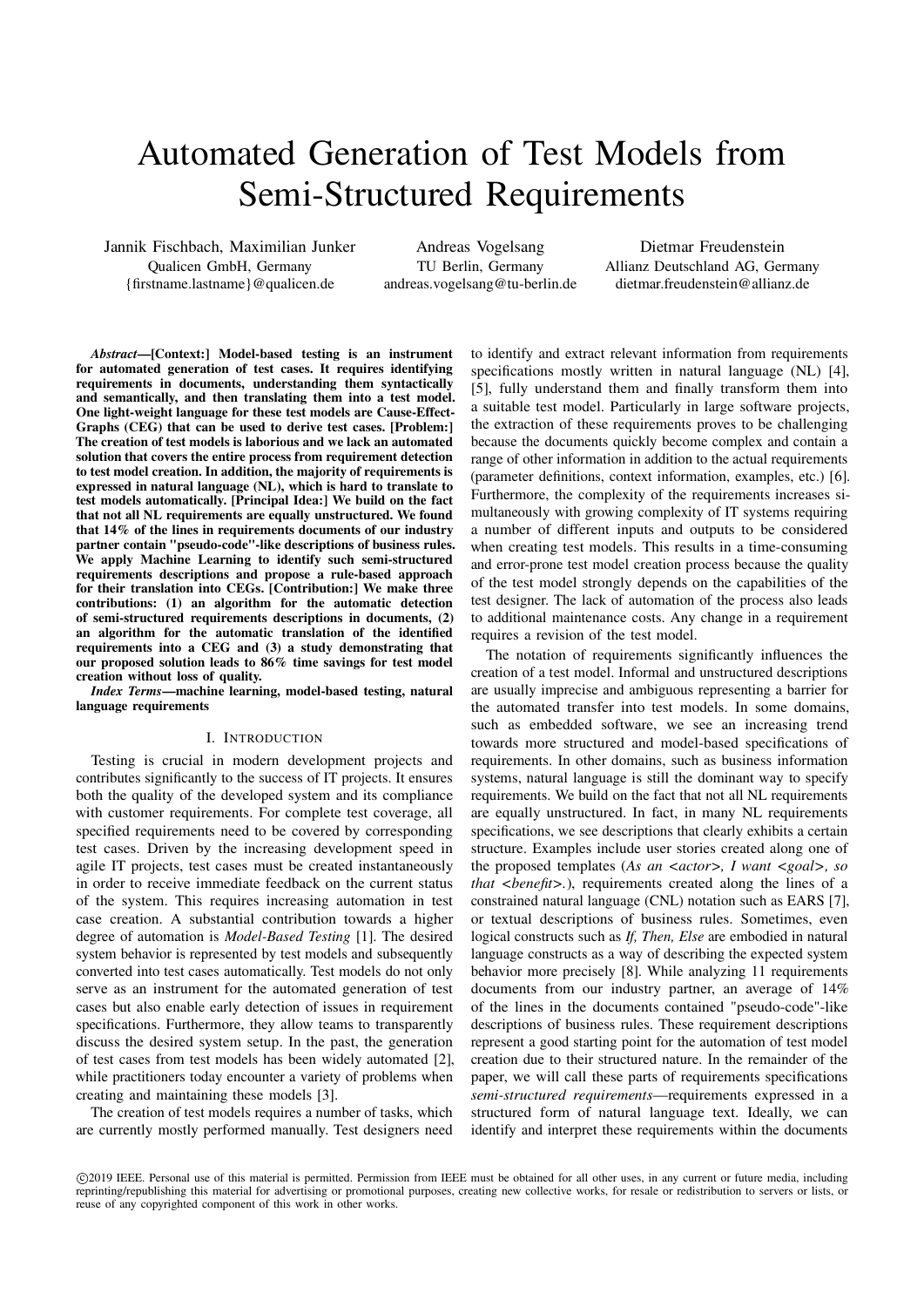and then convert them into a test model. Drawing on the described problems and our observations gathered in practice, we conclude two main research challenges (RC):

- RC 1: We need to automatically detect and extract *semi*structured requirements within requirement documents.
- RC 2: We need to automatically transform semi-structured requirements into test models.

In this paper, we address both research challenges and present an approach that supports practitioners in creating test models. Our approach consists of two steps: (1) automatically identify semi-structured requirements in requirements specifications and (2) automatically transform the identified semi-structured requirements into Cause-Effect-Graphs (CEG), which are well suited to derive test cases according to our preliminary study [9]. An automated transfer of requirements into a CEG would thus complement the test case creation process. Our work makes the following key contributions (C):

- C 1: We present a Machine Learning based approach for the detection of semi-structured requirements. Our proposed method is evaluated on a dataset of 11 requirement specifications provided by Allianz Deutschland.
- C 2: We introduce a method that allows us to analyze the identified semi-structured requirements both syntactically and semantically and to convert them into CEGs.
- C 3: We present a case study evaluating our algorithm in practice. It leads to a 86% time saving compared to the manual creation without loss of quality in the model.

#### II. BACKGROUND AND RELATED WORK

In the following, we describe fundamentals and related work in the field of extracting test models from requirement specifications.

## A. Notation of Requirements

Requirements can be specified in different styles, which can be divided in three different classes: informal, semi-formal, and formal techniques [10], [11], [12]. System behaviour can be described in a narrative form by using unrestricted natural language (informal technique). Informal descriptions do not follow a special syntax or semantics. Semi-formal requirements are expressed in a predefined and fixed syntax that does not have a formally defined syntax. Example of semiformal requirements descriptions include unrestricted UML models or controlled natural language [7]. Formal notations follow a precise syntax and semantics. An example of such a specification language represents Z, which is based on mathematical notations.

We focus on descriptions that are somewhere between informal and semi-formal descriptions and call them semistructured requirements. Semi-structured requirements are similar to controlled natural language. Using control structures such as When, If, Then, While and Where, requirements are fed into a specific structure to prevent common issues such as vagueness. An example is the Unwanted Behaviour Pattern in EARS [7], which enforces the formulation as follows: IF



Fig. 1: Exemplary requirements document containing semistructured requirements (see orange dotted frame). This is not an original document of Allianz Deutschland.

<unwanted condition or event>, THEN the <system name> shall <system response>. Hence, EARS requirements follow a clear syntax and the values between the control structures consist of a limited vocabulary. Although control structures are used, our considered requirements do not fit seamlessly into the three described notations categories due to their lack of rigid syntax and limited vocabulary. We therefore consider them to be between informal and semi-formal requirements.

#### B. Cause-Effect-Graphing

Cause-Effect-Graphing originates from the idea of Elmendorf and Myers [13], [14]. It aims at illustrating the desired system behavior in the form of input and output combinations. The inputs represent the causes and the outputs the respective effects. A Cause-Effect-Graph can thus be interpreted as a combinatorial logic network, which describes the interaction of causes and effects by Boolean logic. Both causes and effects are associated by four different relationships: conjunction ∧, disjunction ∨, negation  $\neg$  and implication  $\Rightarrow$ . Let  $G = (E, C)$ be the CEG shown in Figure 2 with effect set  $E$  and cause set C. In the example,  $|C| = 5$  including c1, c2, c3, c4 and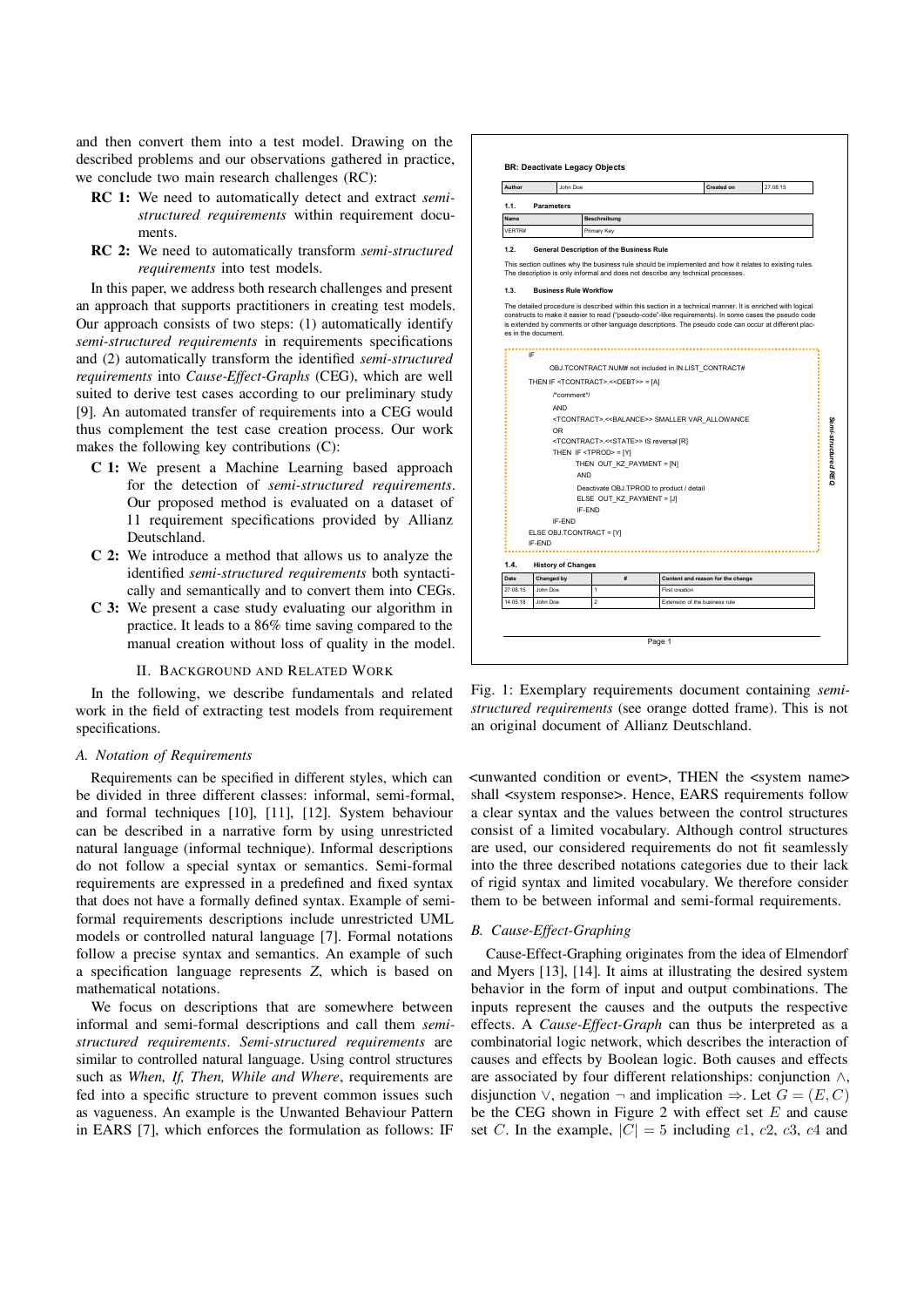

Fig. 2: Exemplary Cause-Effect-Graph for Fig. 1.

 $c5$  while  $|E| = 4$  with  $e1, e2, e3$  and  $e4$ . Examining the requirement specification in Fig. 1, it emerges that several If clauses are nested within each other. This is illustrated by inserting intermediate nodes for each If clause resp. "business rule" (BR). To derive test cases from the CEG, the graph is traversed back from the effects to the causes and test cases are created according to specific decision rules, which can be found in [13]. We integrated these rules into the Open Source tool  $Spearate<sup>1</sup>$  and demonstrated that the tool creates a minimum number of test cases instead of the  $2<sup>n</sup>$  possible test cases (n is the number of causes) [9]. Thus, CEG models are well suited for balancing between sufficient test coverage and the lowest possible number of test cases. This is also indicated by Table I, which contains the test cases generated by *Specmate* for G.

TABLE I: Generated test cases from Fig. 2

| <b>Test Case</b> | Input |    |    |    |    | Output   |          |                |        |
|------------------|-------|----|----|----|----|----------|----------|----------------|--------|
|                  | c1    | c2 | c3 | c4 | c5 | e1       | e2       | e <sub>3</sub> | e4     |
| TC 1             |       | 0  | 0  |    | 0  | $\theta$ | $\theta$ | $_{0}$         |        |
| TC <sub>2</sub>  |       | 0  | 0  |    |    | $\theta$ |          |                | $_{0}$ |
| TC <sub>3</sub>  | 0     | 0  | 0  |    |    |          | $\Omega$ | 0              |        |
| TC 4             |       |    |    | 0  |    | 0        |          |                | $_{0}$ |
| TC 5             |       | 0  |    | 0  |    | 0        | $\theta$ | $^{(1)}$       |        |
| TC 6             |       |    | 0  | 0  |    | 0        | 0        | $\Omega$       |        |

### C. State-of-the-Art

To our knowledge, there is no work that covers the entire process from identifying requirements in documents to the actual translation into test models. A first promising approach for the recognition of pseudocode similar content is provided by Tuarob et al. [15]. The developed method is aimed at the recognition of mathematical algorithms and is therefore not suitable for the detection of requirements. We follow the idea to use Machine Learning for the recognition of pseudo code and design new features which target the characteristics of semi-structured requirements.

The translation of functional requirements into test models is an active area of research. There is a number of papers dealing with the translation into State Diagrams [16], [17], [18], Use Case Diagrams [19] and other types of UML Diagrams. So far

1https://specmate.io/

there is no approach to automatically translate requirements into CEGs. Though Mogyorodi outlines how to manually generate the CEG, there is no automation of the process [20]. We address this research gap and provide a suitable method.

## III. APPROACH: OVERVIEW

Our approach aims at two goals:

- 1) The recognition of semi-structured requirements in requirement documents.
- 2) The translation of semi-structured requirements into CEGs.

For extracting specific content from documents, rule-based methods are usually applied. However, these are not suitable for achieving our first objective. It requires a disproportionately large set of rules to cover different pseudo code spellings (other logical constructs, languages, etc.). The maintenance of these rules is time-consuming, error-prone and causes the recognition to be inflexible. In practice, writing conventions are usually not respected. Throughout the analysis of the requirement documents we observed that often parts of the pseudo code are missing (e.g. the delimiters). Rule-based approaches tend to be too rigid in this respect and therefore lead to wrong results. Our observations coincide with the findings of Tuarob et al. who discovered a similar problem in mathematical pseudo code [15]. We therefore use Machine Learning to meet Goal 1. Instead of focusing on the exact spelling of the pseudo code, we differentiate its general syntax from that of natural language. We address Goal 2 by identifying cause-effect-patterns within the identified requirements. First, we translate the requirement into a syntax tree in order to synthesize the effects and causes. Subsequently, we traverse the tree using a specific visitor pattern, analyze its semantics and translate it into a CEG.

#### IV. AUTOMATIC DETECTION OF SEMI-STRUCTURED **REQUIREMENTS**

We argue that a requirements specification represents a collection of coherent lines that contain either natural language or pseudo code (PC). The detection of PC can be therefore understood as a binary problem classifying lines as follows:

> $C_0$ : Line does not contain any pseudo code or  $C_1$ : Line contains pseudo code

In order to solve this classification problem we implement a algorithm, which assigns the lines to one of the two categories. It first splits the specification into individual lines, then classifies each line based on four different criteria and lastly returns all lines classified as PC. Our detection algorithm therefore implements function  $f : \mathbb{R}^4 \to \{C_0, C_1\}$ , where each vector represents a single line. The criteria originate from an analysis of requirement specifications provided by Allianz Deutschland and represent the following properties of PC:

- 1) Number of special characters: Whereas in natural language sentences only dots, commas or colons are used to structure the content, pseudo code contains a variety of other special characters. These are usually applied for declaring variables or performing logical queries.
- 2) Number of words: Observing the pseudo code, it becomes evident that the lines are often significantly shorter than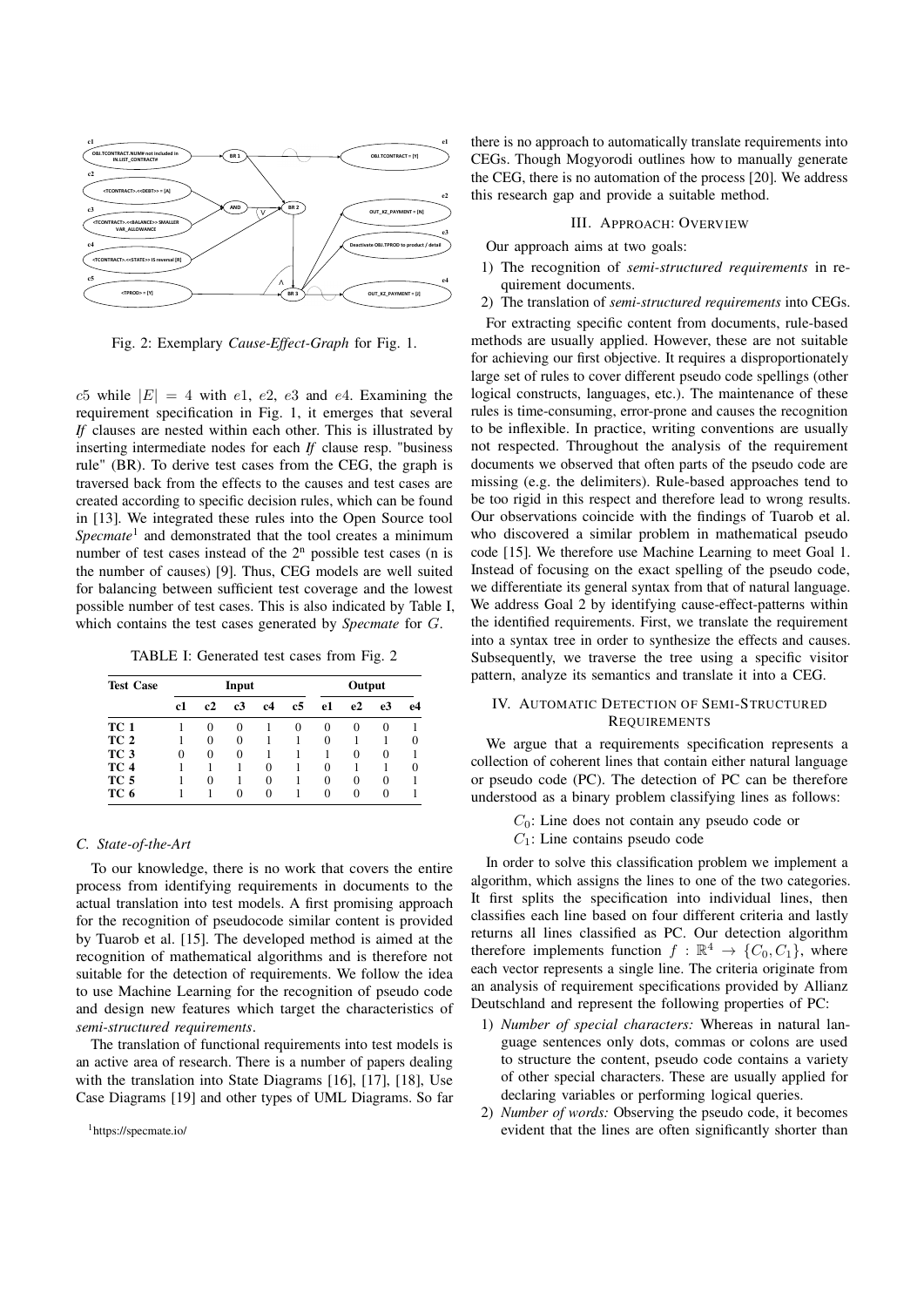natural language lines. This can be demonstrated by the logical constructs like If and Then, which are presented in separate lines for a better readability.

- 3) Degree of indentation: In contrast to natural language, pseudo code often does not start at the beginning of a line, but is rather positioned in the middle of a line due to indentations. To cover this property, we count the number of whitespaces between the beginning of the line and the first letter per line.
- 4) Capital letters to letters ratio: A further distinctive characteristic of pseudo code is the intensive use of capital letters to denote variables and logical constructs. To illustrate this property, we calculate the ratio between capital letters used and the total number of letters for each line.

## A. Dataset

Since no scientific work has yet been carried out on the recognition of semi-structured requirements on the basis of ML, there is no data set available for this purpose. Hence, we have created our own data set representing 11 requirements specifications from our industry partner. For this purpose, we used a Python script that splits the original documents into single lines, calculates the corresponding feature values for each line, and generates a .csv file. Each line was assigned a number and manually labeled by the first author with either 0 or 1 to indicate pseudo code lines as well as natural language lines to enable Supervised Learning. To ensure the validity of the labeling, the second author randomly inspected the data. Our generated data set contains all 11 requirement documents and consists of 4450 lines of which 613 are pseudo code.

#### B. Balancing the Training Data

The generated data set was imbalanced. Only 13.8% are positive samples (i.e., lines with pseudo code). To avoid the class imbalance problem, we apply different balancing techniques and compare their impact on the performance of the classifiers. We applied the following methods:

- 1) Sampling-based Methods: Random Over Sampling (ROS), Random Under Sampling (RUS), Tomek Links (TL), Synthetic Minority Oversampling Technique (SMOTE).
- 2) Cost-sensitive Methods: Class Weighting (CL).

#### C. Classification Algorithms

We benchmarked 6 different algorithms, which are widely employed for binary classification in research and practice: Decision Tree, Logistic Regression, Support Vector Machines, Random Forest, Naive Bayes and K-Nearest Neighbor.

## D. Evaluation Strategy and Metrics

We follow the idea of *Cross Validation* and divide the data set in two segments: a training and a validation set. While the training set is used for fitting the algorithm, the latter is utilized for its evaluation based on real world data. We opt for a 10-fold Cross Validation since a number of studies have indicated that a model that has been trained this way demonstrates low bias and variance [21]. Selecting a metric requires to consider which

TABLE II: Evaluation of the classifiers. Class Weighting (CL) is not supported by K-Nearest Neighbor and Naive Bayes.

| <b>Classifier</b>              | <b>Balancing</b> | Recall | <b>Precision</b> |
|--------------------------------|------------------|--------|------------------|
| Random Forest                  | <b>ROS</b>       | 0.834  | 0.710            |
|                                | <b>RUS</b>       | 0.910  | 0.628            |
|                                | <b>SMOTE</b>     | 0.876  | 0.597            |
|                                | TL               | 0.834  | 0.621            |
|                                | <b>CL</b>        | 0.824  | 0.608            |
| Logistic Regression            | <b>ROS</b>       | 0.674  | 0.592            |
|                                | <b>RUS</b>       | 0.636  | 0.572            |
|                                | <b>SMOTE</b>     | 0.688  | 0.583            |
|                                | TL               | 0.152  | 0.392            |
|                                | <b>CL</b>        | 0.671  | 0.579            |
| <b>Support Vector Machines</b> | <b>ROS</b>       | 0.621  | 0.539            |
|                                | <b>RUS</b>       | 0.613  | 0.567            |
|                                | <b>SMOTE</b>     | 0.607  | 0.563            |
|                                | TL               | 0.149  | 0.291            |
|                                | <b>CL</b>        | 0.622  | 0.559            |
| K-Nearest Neighbor             | <b>ROS</b>       | 0.829  | 0.631            |
|                                | <b>RUS</b>       | 0.880  | 0.532            |
|                                | <b>SMOTE</b>     | 0.841  | 0.642            |
|                                | TL               | 0.758  | 0.687            |
|                                | CL.              |        |                  |
| Decision Tree                  | <b>ROS</b>       | 0.812  | 0.681            |
|                                | <b>RUS</b>       | 0.837  | 0.617            |
|                                | <b>SMOTE</b>     | 0.794  | 0.657            |
|                                | TL               | 0.784  | 0.672            |
|                                | CL               | 0.795  | 0.674            |
| Naive Bayes                    | <b>ROS</b>       | 0.684  | 0.577            |
|                                | <b>RUS</b>       | 0.726  | 0.554            |
|                                | <b>SMOTE</b>     | 0.703  | 0.593            |
|                                | TL               | 0.257  | 0.548            |
|                                | <b>CL</b>        |        |                  |

misclassification (False Negative (FN) or False Positive (FP)) matters most resp. causes the highest costs. Every pseudo code line has to be identified in order to create the CEG entirely. The costs of FN are therefore significantly higher than those of FP because, otherwise, parts of the CEG are missing and the generated test case is incorrect. As a result, in the tradeoff between Precision and Recall we clearly opt for the latter.

#### E. Results

Table II presents the performance of the individual classifiers. Analyzing the metrics reveals that Random Forest and K-Nearest Neighbor are particularly suitable for our use case. They demonstrate the highest Recall values and are therefore capable of recognizing of about 90% of the pseudo code lines. Here, however, the choice of the respective balancing method is of crucial importance, as can be observed in the example of K-Nearest Neighbor. Applying Tomek Links leads to a Recall value of 75%, whereas the use of Random Under Sampling results in a Recall value of 88%. Similarly, Random Forest achieves very different values when using certain balancing methods. Considering the respective Precision values, it is striking that the algorithms produce a high number of FP. For instance, the K-Nearest Neighbor algorithm recognizes 88% of the pseudo code lines, but strongly ignores the Precision if the training set has been balanced using Random Under Sampling. It classifies too many lines as pseudo code, of which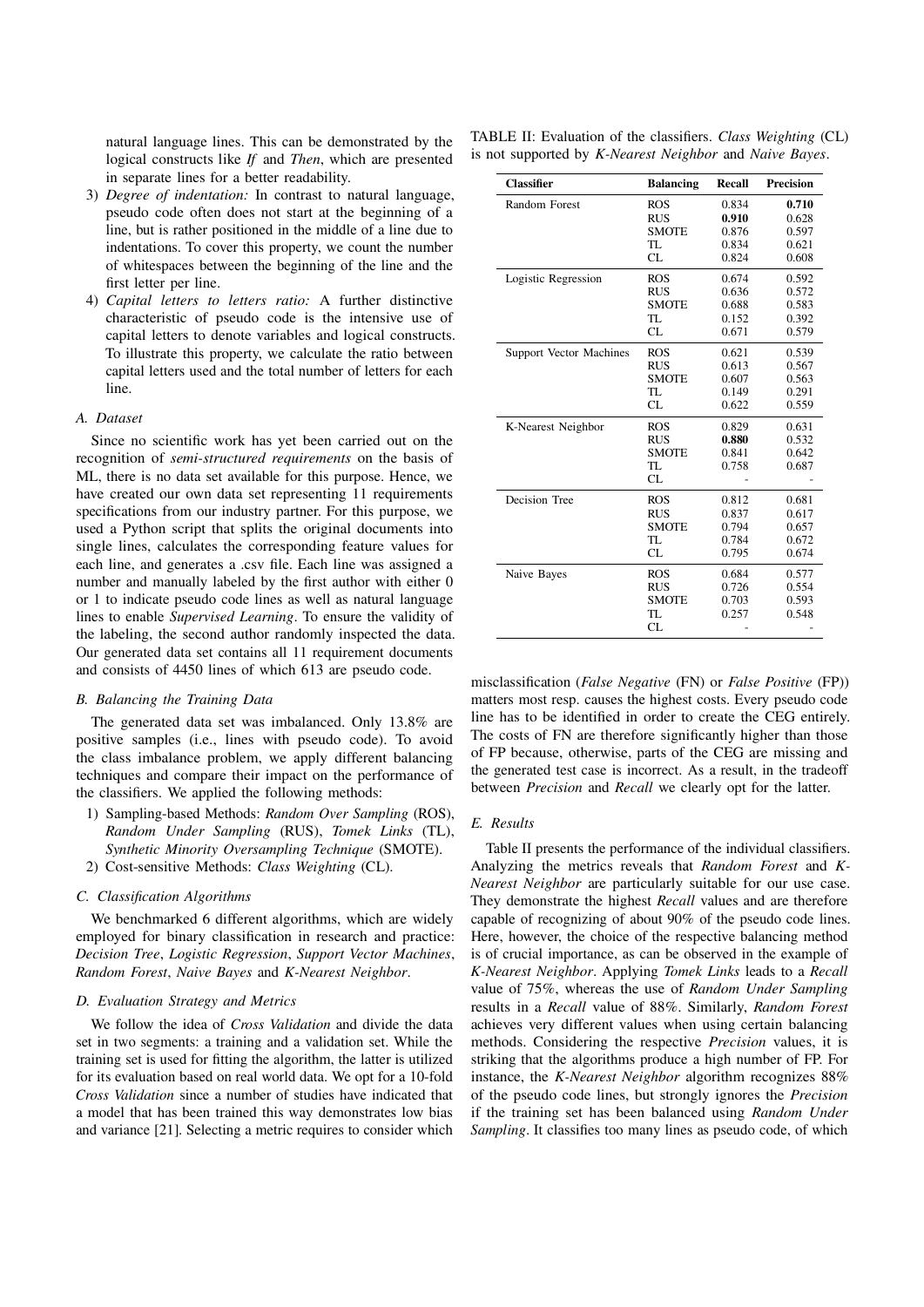only 53% are actually pseudo code. Ultimately, this leads to an unclean output containing almost all the pseudo code, but also many other lines that are not needed to create the CEG models. This requires that excess lines are manually removed before the CEG can be created automatically. As the Random Forest exhibits a greater precision value and consequently a better explanatory power, we select it as a suitable algorithm. The remaining algorithms perform worse than the Random Forest with regard to the main decision criterion and are therefore not suitable for capturing pseudo code comprehensively, excluding them from further consideration.

## V. TRANSLATION OF SEMI-STRUCTURED REQUIREMENTS INTO TEST MODELS

After detecting the pseudo code, the next step is to convert it into a corresponding CEG. This requires the determination of cause-effect-patterns within the pseudo code (syntactic analysis) and the subsequent comprehension of the relationships between the identified causes and effects (semantic analysis). In the following, we outline how we implemented these two analysis steps.

## A. Syntactic Analysis

When synthesizing the cause-effect-patterns, it must be noted that the pseudo code does not follow a rigid grammar. The formulation of the causes and effects conforms to no particular form of notation such as <variable name> <operator> <value>. Our approach is to identify the position of the respective causes and effects based on the logical constructs. We apply a loosely defined grammar<sup>2</sup>, which we implemented using ANTLR, and create an Abstract Syntax Tree (AST) for each pseudo code (see Fig. 3). It provides an overview of both the inputs to be processed by the system (causes) and the expected system behavior (effects).

## B. Semantic Analysis - Terminology

To reflect the relation between causes and effects in the CEG, we semantically analyze the AST. We traverse the tree from bottom to top (i.e. post-order), create corresponding CEG nodes and link them according to predefined decision rules. For a precise description of these rules we introduce the following terminology.

1) Parse-Tree-View: Within the AST, we distinguish between two different types of nodes.

Assignment Nodes Assignment-nodes are labeled with "cause" or "effect" (see green nodes in Fig. 3). They do not contain information about the cause or effect itself but serve as a link between them. Assignment nodes have three children, of whom the middle child indicates the type of connection. If this child contains the value "AND", it specifies a conjunction and the node can be considered as an Assignment-node<sub>con</sub>. If the value equals "OR", the connection is a disjunction, meaning that the node represents an Assignment-node $_{dis}$ .

Content Nodes Like assignment-nodes, Content-nodes are also labeled as "cause" or "effect"(see orange nodes in Fig. 3). In contrast to the Assignment-nodes, their children contain information about the content of causes or effects. The children of Content-nodes are leaves in the parse tree. We differentiate between Content-node<sub>cause</sub> and Contentnode<sub>effect</sub>.

Business Rule We define each If, Then, Else clause as a Business-rule. Nested clauses are therefore indicated by nodes with the label "businessRule" (see blue nodes in Fig. 3).

2) CEG-Model-View: The CEG model consists of the following elements.

CEG Nodes CEG-nodes represent Content-nodes and Business-rules. We use the following notation to refer to the CEG-nodes: CEG-node<sub><type</sub> with type  $\in$  $\{effect, cause, BR\}.$ 

CEG Connection All connection types presented in Section II are modeled by CEG-connections. We use the following syntax: CEG-connection<sub><type</sub> with type  $\in$  ${implic, neg, dis, con}$ 

## C. Semantic Analysis - Procedure

The transformation of the AST into a CEG comprises the following three steps. We welcome fellow researchers to inspect, reuse and adapt our source code on Github<sup>2</sup>.

## C.1 Translate Content-nodes and Business-rules to CEG-nodes

In the first step, we create a CEG-node for each identified Content-node and Business-rule. In the example of Fig. 3, one  $CEG-nodes_{cause}$  needs to be created to cover the causes of both the first and third business rule, and three  $CEG-nodes_{cause}$  for the second business rule. Since the pseudo code contains four different effects, another four separate  $CEG$ -nodes<sub>effect</sub> must be created. Additionally, three CEG-nodes<sub>BR</sub> are created.

#### C.2 Relate Causes to Business Rules

For each business rule, the respective causes have to be linked to each other. Four cases can be separated here:

- 1) The business rule covers only one cause: Create a CEG $connection_{implicit}$  and link the cause to the corresponding business rule.
- 2) The causes are connected only by Assignment-nodes<sub>con</sub>: Create a  $CEG$ -connection<sub>con</sub> and associate all causes directly with the corresponding business rule.
- 3) The causes are connected only by Assignment-nodes $_{dis}$ : Create a  $CEG$ -connection<sub>dis</sub> and associate all causes directly with the corresponding business rule.
- 4) The causes are connected by a combination of Assignment $node_{con}$  and Assignment-node<sub>dis</sub>: To detect related and isolated causes, iterate over the parse tree and seek the longest sequence of Assignment-nodes<sub>con</sub> that are not interrupted by Assignment-nodes $_{dis}$ . Insert an intermediate node for the Assignment-nodes<sub>con</sub> on the lowest depth and connect related causes to this node by a  $CEG$ -connection<sub>con</sub> to ensure the minimum number of intermediate nodes. Afterward, connect the intermediate node and isolated causes to the business rule using  $CEG$ -connection<sub>dis</sub>.

<sup>2</sup>The algorithm as well as the applied grammar can be found on https: //github.com/fischJan/Automated\_CEG\_Creation.git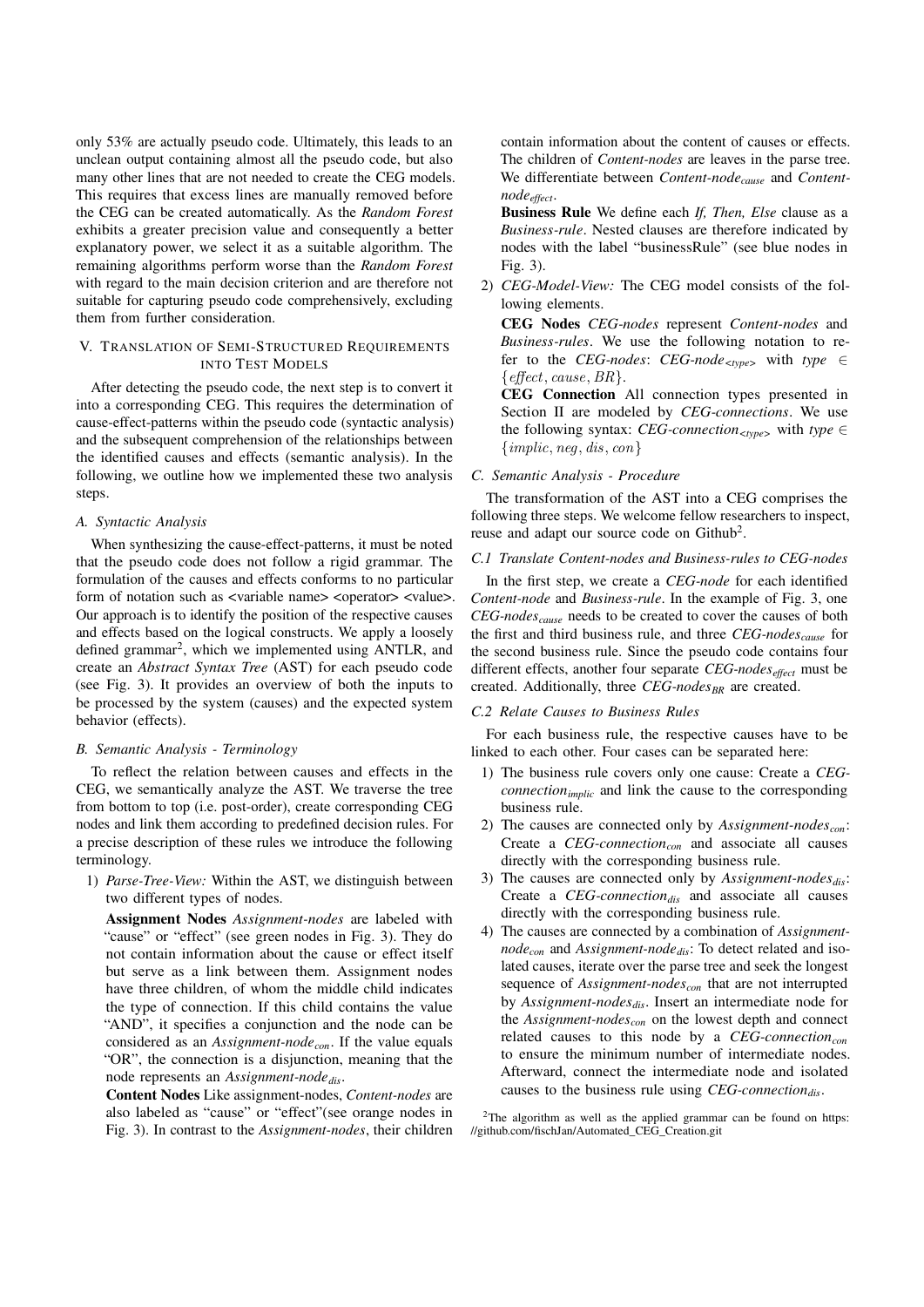

Fig. 3: Abstract Syntax Tree representing the requirement specification in Figure 1. Assignment-nodes are marked in green, Content-nodes in orange and Business-rules in blue.

#### C.3 Relate Business Rules to Effects

Each effect needs to be associated with its respective business rule. This process is more complex than the previous step, as some exceptions have to be covered due to the nesting of the business rules and their Else blocks. In the example of Fig. 3, three business rules are nested within each other. For the effects of a business rule to occur, the causes of the superior business rule need to emerge. A business rule is therefore always a condition for all effects of the subordinate business rules. Here, both the first and second business rule is required so that the effects of the third business rule can arise. In general, a  $CEG$ -node<sub>BR</sub> must be linked to every effect that is part of a business rule with a higher depth. The degree of depth thus reflects the degree of nesting. Therefore, the algorithm distinguishes between two categories of effects: On the one hand its individual effects and on the other hand the effects of subordinate BRs. Joining the latter it uses CEGconnections<sub>implic</sub>, while connecting to individual effects two cases have to be considered:

- 1) Causes that are not located in the Else block are linked to the business rule by  $CEG$ -connections $_{implic}$ .
- 2) Causes that are located in the Else block are linked to the business rule by  $CEG$ -connections<sub>neg</sub>.

#### VI. CASE STUDY

Our study aims to examine whether our approach can speed up the process of CEG creation in practice. We want to answer the following research question: How much time can be saved by using the algorithm compared to a manual CEG creation?

## A. Study Setup

We conducted the case study with 3 test designers, who are experienced in the creation of CEGs. We use three additional documents provided by our industry partner and complete the procedure of CEG creation with each participant. We ask each study participant to translate the pseudo code sections of each document into a CEG first manually (stage  $\bigcirc$ ) and then by applying the algorithm (stage  $\bigcirc$ ). The manual creation proceeds as follows: 1a search for the pseudo code section, **1** translate the pseudo code into a CEG. The application of the algorithm includes the following sub-steps:  $\overline{a}$  execute the detection algorithm (automated),  $\overline{2}$  compare the output with the pseudo code in the document including additions/

deletions (manual) and 2c execute the translation algorithm (automated). The difference between both required time efforts illustrates the impact of the algorithm on the CEG generation process. Here, it is important that the three documents differ in their complexity. The first document (201 lines) contains only a single short pseudo code section (5 lines). The second document (327 lines) includes 2 pseudo code sections which are significantly longer (11 and 17 lines). The third document (437 lines) shows the greatest complexity as it consists of two nested pseudo code sections, which are nested multiple times (19 and 23 lines). This difference in complexity permits a particularly detailed insight into usability and reveals potential weaknesses in handling complex documents.

TABLE III: CEG creation times in the case study (in min.)

|               | # | <b>Manual</b> | <b>Tool-Supported</b> | <b>Time Saving</b> |
|---------------|---|---------------|-----------------------|--------------------|
| Participant 1 |   | 02:04         | 00:33                 | 73.4%              |
|               | 2 | 11:31         | 01:07                 | 90.3%              |
|               | 3 | 16:21         | 02:44                 | 83.3%              |
| Participant 2 | 1 | 01:54         | 00:36                 | 68.4%              |
|               | 2 | 10:05         | 01:20                 | 86.8%              |
|               | 3 | 13:40         | 01:18                 | 90.5%              |
| Participant 3 | 1 | 01:21         | 00:35                 | 56.8%              |
|               | 2 | 05:36         | 00:48                 | 85.7%              |
|               | 3 | 08:42         | 00:57                 | 89.1%              |
| Mean          |   | 07:55         | 01:06                 | 86.1%              |

#### B. Study Results

The use of our semi-automated approach results in an average time saving of 86% (see Table III). Although the process has not yet been fully automated, it is already leading to a significant improvement in the day-to-day business of test designers. The manual effort required to compare the identified pseudo code lines with the actual existing ones was within reasonable time limits. All participants consider the significant time saving as the main reason to apply the algorithm in practice. A comparison of the manually created CEGs with the CEGs created by our approach reveals that their content is the same. Hence, the quality of the created test models does not suffer due to the use of the algorithms and is consequently suitable as a replacement for manual creation. The algorithm is particularly suitable for handling complex requirement documents. Multiple nested pseudo code sections contain a number of different